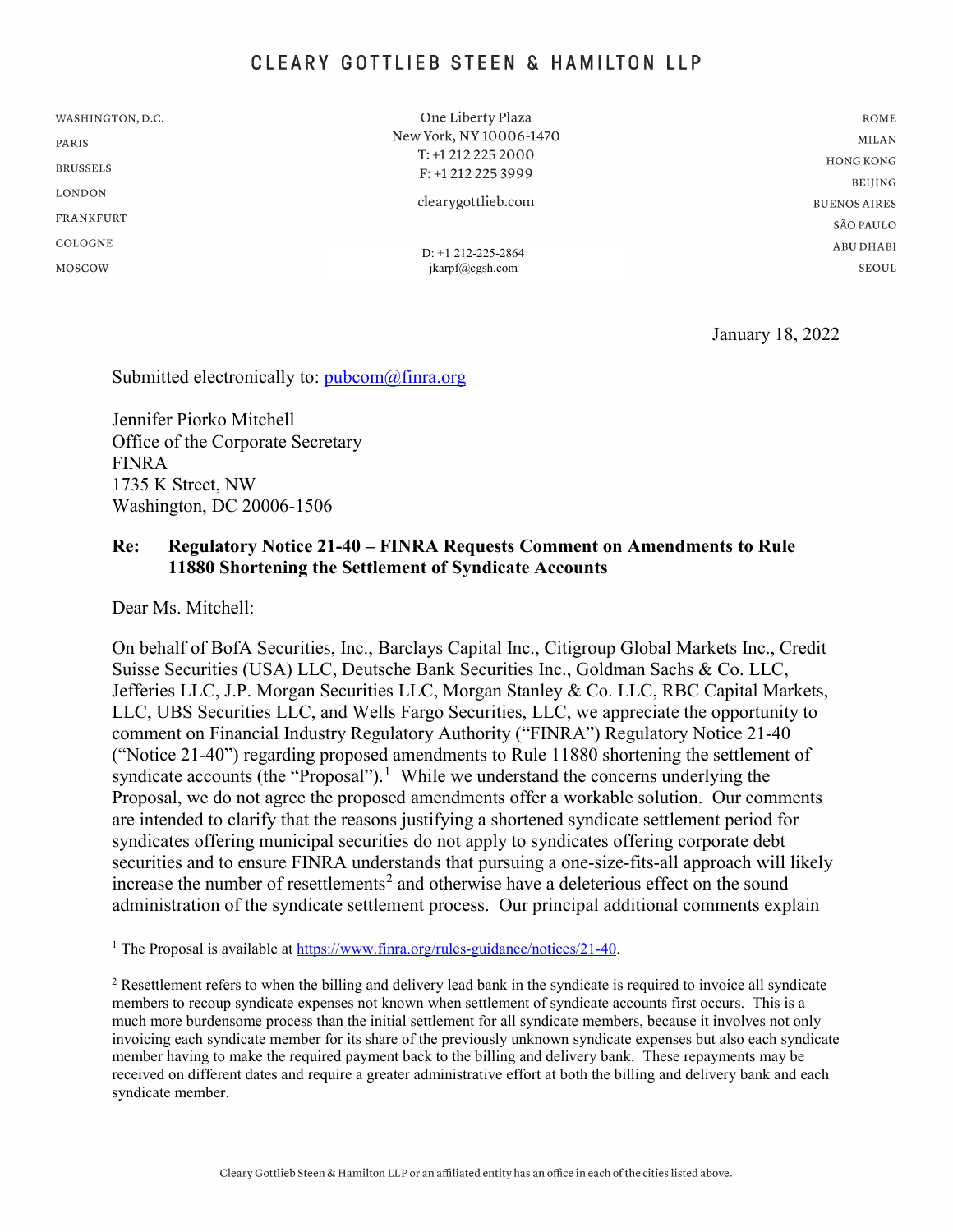why certain offerings are particularly unsuited for a shortened syndicate settlement period, and why we believe a two-stage syndicate settlement approach would be a much more appropriate solution to the problems articulated by FINRA in Notice 21-40.<sup>[3](#page-1-0)</sup>

# **1. Settlement Mechanics of Syndicates Offering Corporate Debt Securities Are Not Amenable To 30-Day Settlement Periods**

There are a number of important differences between the settlement mechanics of syndicates in offerings of corporate debt and those of syndicates in offerings of municipal debt. These differences, which are described below, stem largely from the difference in complexity involved between the two offering processes and the economics necessary to facilitate these offerings. Ignoring these differences risks a number of consequences that could undermine the sound administration of the syndicate settlement process.

Currently, the settlement of offerings of corporate debt securities typically utilizes the full 90-day settlement period. During this period, expenses are collected from different groups within the billing and delivery bank, from other syndicate members (who are also themselves collecting expenses before passing them on to the billing and delivery bank), as well as from various thirdparty vendors. Those expenses must be collated, checked, and double-checked by front office personnel with knowledge of the offering in question, as well as back office personnel, sometimes leading to follow up with other syndicate members and third-party vendors resulting in a readjustment of expenses, all to ensure the sound administration of the settlement process.

Given the myriad components of this process and the need for involvement of the billing and delivery bank's front office and back office personnel, automation cannot significantly shorten the settlement period. As such, imposing a shortened settlement period for syndicates in offerings of corporate debt may make resettlements the norm rather than the exception, as settlement payments will be required far more often before all syndicate costs and expenses can practically be determined. A shortened settlement period also will constrain the diligence necessary to ensure the accuracy of final settlements.

• Multiple Syndicate Lead Managers. In syndicates involving municipal debt, it is typical market practice to assign only one active manager with responsibility for all principal syndicate functions, including documentation, marketing and billing and delivery. This manager incurs out-of-pocket expenses that are then readily allocated among the syndicate members after closing. Other members of a municipal syndicate typically do not incur expenses.

Syndicates offering corporate debt, and particularly investment grade corporate debt, generally involve multiple active lead managers incurring and submitting out-of-pocket expenses for allocation among the syndicate members, contributing a degree of complexity that necessarily adds to the time needed before final syndicate settlement. This complexity is compounded in multi-tranche offerings of investment grade corporate

<span id="page-1-0"></span> <sup>3</sup> *See infra* Section 7.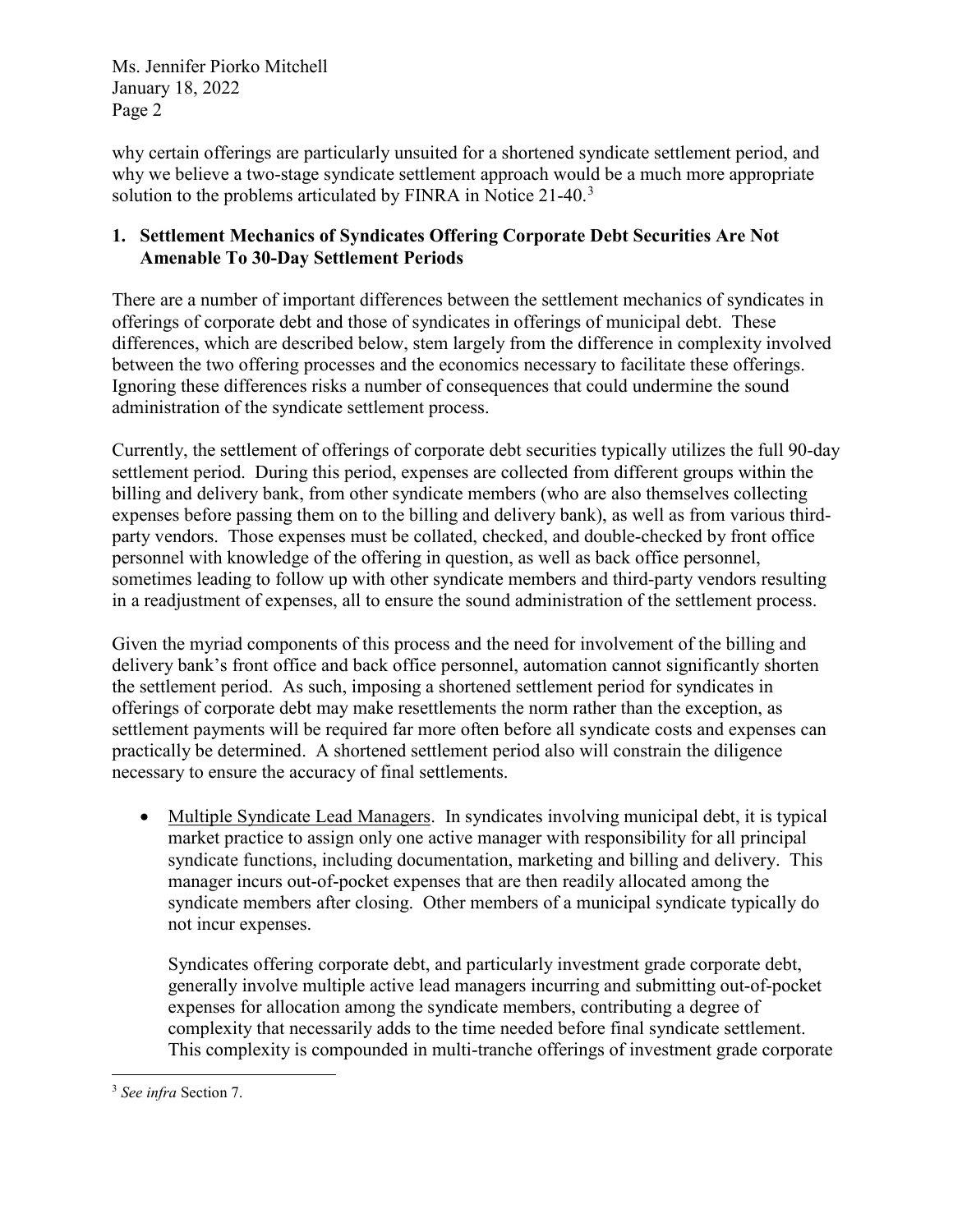> debt where a different active lead manager frequently is responsible for billing and delivery of each tranche in contrast to multi-tranche offerings of municipal debt where a single syndicate member is typically responsible for billing and delivery for all tranches. For multi-tranche offerings of investment grade corporate debt, this results in multiple active lead managers having to coordinate and pool expenses and report them to the billing and delivery manager collecting all syndicate expenses.

• Aftermarket Support. Syndicates in corporate debt offerings routinely engage in aftermarket support through short covering purchases in the secondary market. Syndicates create the short position by overallotting a percentage of the securities being offered. The Master Agreement Among Underwriters used by all firms allows the lead manager of the syndicate to sell short for the account of the syndicate up to a specified percentage of the offered securities (generally up to 20%). Although corporate debt syndicates typically do not sell short to this level, the amount of the short position varies from offering to offering, and it is fairly common for this to be more than a couple of percent of the offering. This activity, intended to promote greater aftermarket stability and liquidity, results in losses or gains when the short position is covered, which must be allocated among syndicate members. That allocation can only be effected after the short is fully covered, a period generally ranging from a couple of days or more in investment grade debt offerings to up to 30 days or more in high yield debt offerings, subject in each case to market conditions. Further complicating the settlement process in this respect is that in investment grade debt offerings the syndicate short position is initially allocated to each of the active lead managers to effect the short covering purchases, thus requiring multiple managers to tally the losses or gains incurred in connection with their respective short covering and report them to the billing and delivery manager collecting all syndicate expenses or income.

By contrast, syndicates offering tax-exempt municipal debt, which comprises a substantial majority of municipal debt, do not overallot. This is largely because the IRS recognizes the tax-exempt status of interest payments only on the municipal debt originally issued by the municipal issuer. Accordingly, IRS rules do not allow both a lender and a borrower of municipal debt securities to claim tax-exempt status for interest payments on the municipal debt securities. Rather, if firms were to engage in short selling tax-exempt municipal debt securities, they would be required to send taxable "substitute interest"<sup>[4](#page-2-0)</sup> to the securities lender, which is a complexity that has deterred short selling by syndicates offering tax-exempt municipal debt securities.

• Interest Rate Exposure Hedging. Unlike syndicates offering tax-exempt municipal debt, which do not overallot, syndicates offering corporate debt generally will hedge the interest rate exposure on the syndicate short position through the purchase of U.S. Treasuries. This hedging activity often gives rise to syndicate expense or income that must be factored into the syndicate settlement process. In addition, investors in corporate

<span id="page-2-0"></span> <sup>4</sup> *See, e.g.*, Regulatory Notice 15-27, *Guidance Relating to Firm Short Positions and Fails-to-Receive in Municipals Securities* (July 2015) (reminding firms of their obligation to inform parties of these tax implications).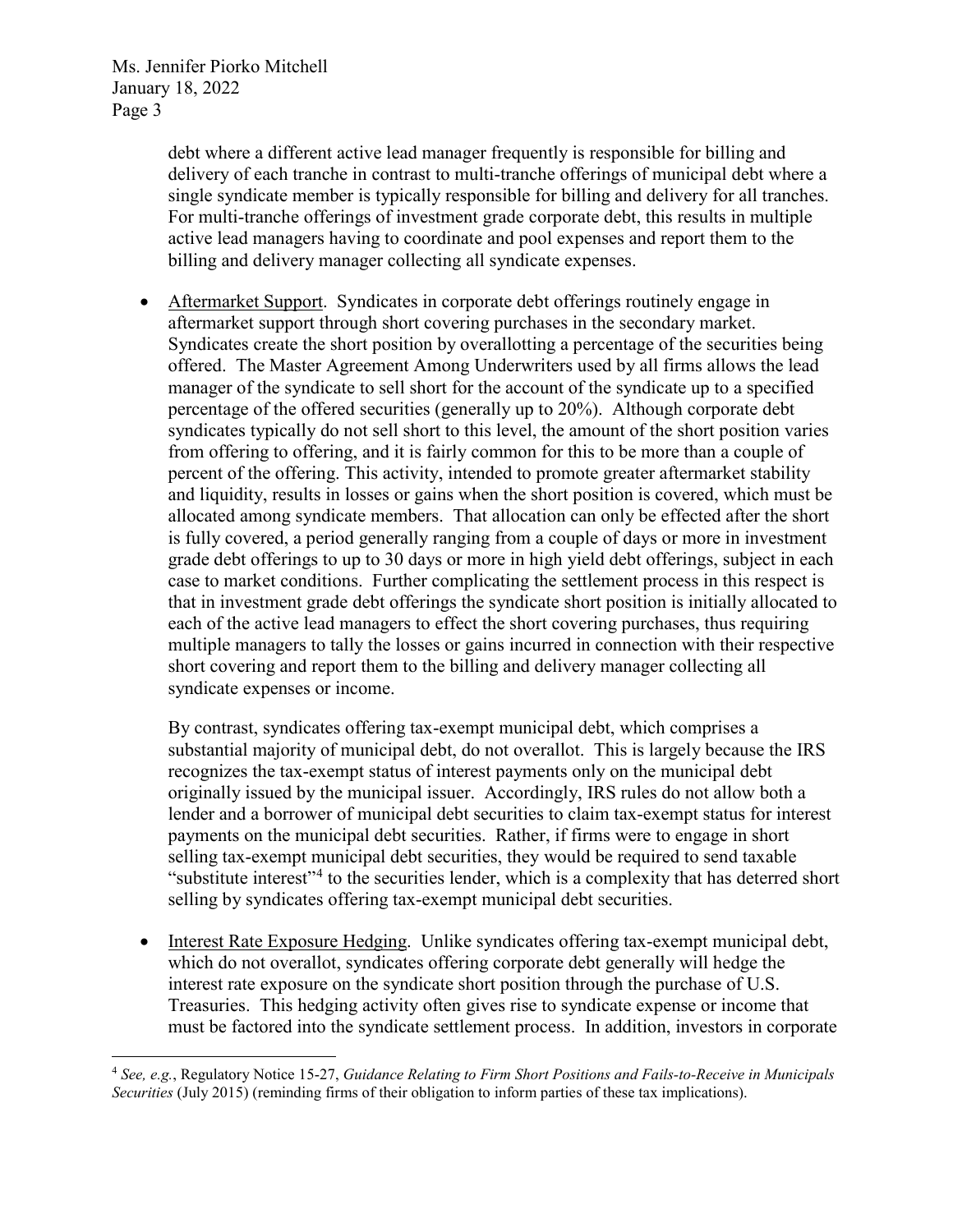> debt could also seek to hedge the interest rate exposure on their purchase by selling U.S. Treasuries to the syndicate at the time of pricing, which could result in additional income or expense affecting the syndicate settlement process.

- Expenses Are Not Known Up Front. In syndicates offering municipal debt, roadshow, legal and other expenses are generally agreed upon up front with the issuer. In syndicates offering corporate debt, these expenses are not known up front and must be submitted, collected, and allocated in a process that typically continues until 60–90 days after closing. For the reasons explained above and below, expenses for syndicates offering corporate debt cannot easily be estimated and agreed upon up front, as they typically are for syndicates offering municipal debt.
- Cross-Border Offerings. A number of additional settlement complexities are introduced in cross-border offerings of corporate debt. Even when denominated in US dollars, these offerings involve multiple sets of legal counsel (e.g., transaction counsel and local counsel) in multiple jurisdictions representing the underwriters. The work associated with these syndicates often is novel and more time-consuming. When these offerings involve multiple currencies, they also give rise to inter-syndicate complexities, where separate syndicates are used for placements outside the United States. These syndicates are subject to different settlement procedures in each applicable foreign jurisdiction. Given the underlying tax rationale for the issuance of tax-exempt municipal debt, those securities are not typically offered outside the United States.
- More Complex Legal Work Is Not Compatible With Fixed Legal Fees. For syndicates offering municipal debt, legal fees are sufficiently predictable to permit fixed legal fees, which are invoiced prior to closing. For syndicates offering corporate debt, the legal work generally is more complex and therefore typically is billed on an hourly basis. Counsel invoices are necessarily received after closing and must be reviewed and approved by the syndicate lead manager before being factored into the settlement process. This often takes well over 30 days post-closing. This problem is only heightened as offering structures become more complex. Examples of corporate debt offerings with significant complexity include cross-border offerings, as noted above, high yield offerings with multijurisdictional guarantees or collateral packages or highly negotiated covenant arrangements, and hybrid debt offerings with significant structural subordination. Further, in offerings of secured debt, perfection of the security interests often occurs after closing of the offering. Although issuers often pay this expense, that is not the case in all offerings of secured debt securities. In those offerings where the syndicate bears some or all of the collateral-related expenses, these expenses may not be fully known, much less invoiced, 30 days post-closing.
- Investor Carve-Out Letters. In syndicated offerings, investors may deliver letters requiring that an underwriter not be compensated on the investor's participation in the offering, in compliance with Rule 17d-1(a) under the Investment Company Act. Investors may also deliver letters identifying a conflict with the ERISA requirement that underwriting firms advising or managing the assets of a plan not cause the plan to pay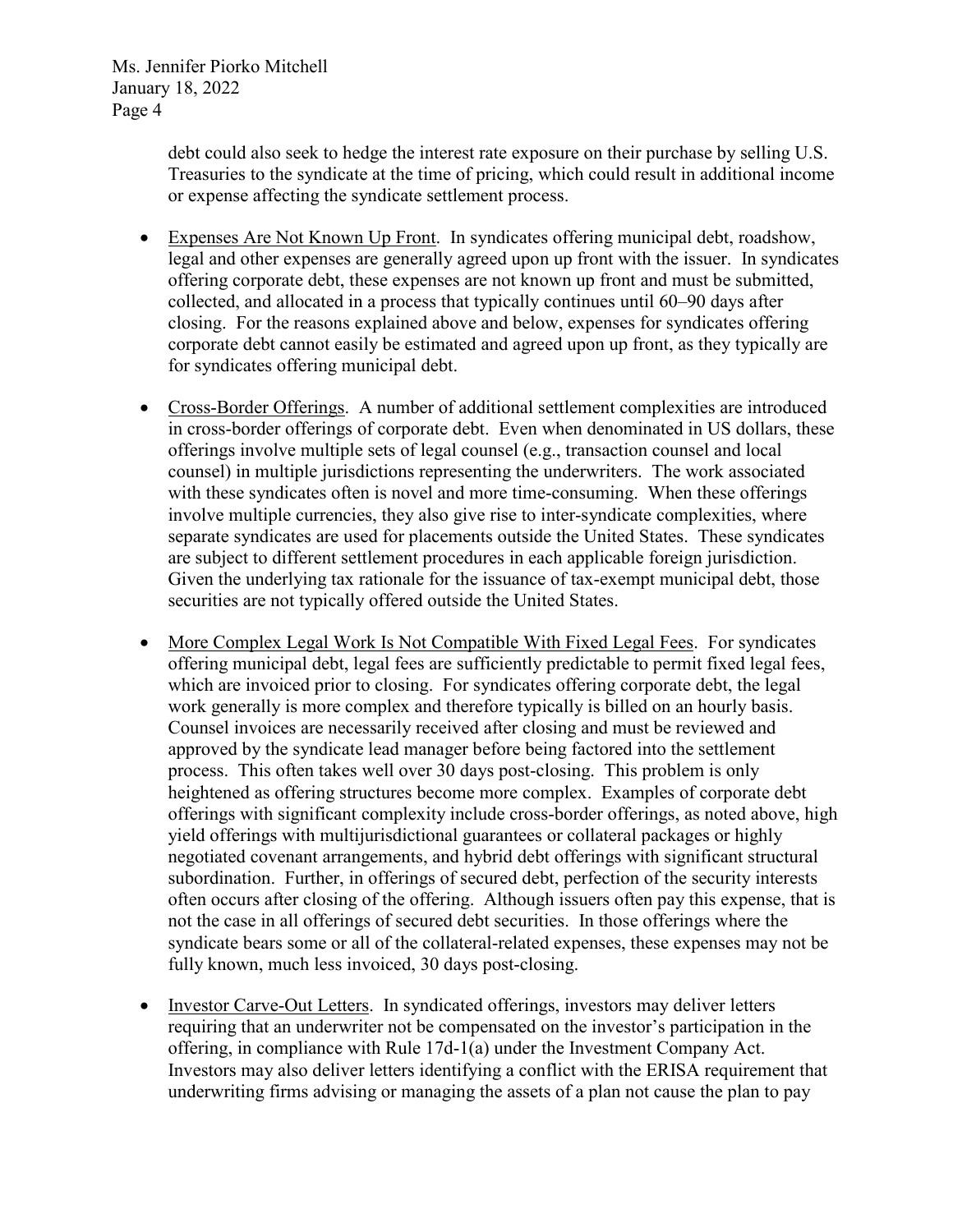> these firms without approval of an independent fiduciary or an applicable exemption. These letters require reallocation of syndicate economics. For corporate debt offerings, these letters are often delivered by investors well after closing, sometimes very close to the  $90<sup>th</sup>$  day post-closing. For municipal debt offerings, investor practice is to inform the lead underwriter by the trade date, consistent with the practice that all costs or other factors affecting settlement are known prior to closing.

These factors illustrate the many ways settlement of syndicates offering corporate debt differs in material ways from settlement of syndicates offering municipal debt. They demonstrate the critical distinction between the municipal debt context, where typically substantially all syndicate costs and other factors affecting settlement are known prior to closing, and the corporate debt context, where virtually none of those costs or other factors are known until well after closing, with enormous variation that is offering-specific. Trying to reduce the settlement cycle by twothirds can readily be expected to substantially increase the need and burden of resettlements and unduly shorten the time required to effectively diligence proposed syndicate expenses consistent with the sound administration by FINRA member firms of the syndicate settlement process.

### **2. Automation Is Not Sufficient To Support Reducing the Settlement Cycle From 90 Days to 30 Days**

Notice 21-40 states that the proposed amendments are made, in part, "[i]n light of the technological advancements since 1987 that improve the efficiency of the settlement process,"[5](#page-4-0) and invites comment on whether technology has emerged that can support syndicate managers in syndicate account settlement for corporate debt securities.<sup>[6](#page-4-1)</sup> Notwithstanding certain efficiencies that have helped in reducing settlement timing for generally less complex municipal debt offerings, the syndicate settlement process for typically more complex corporate debt offerings involves substantially more manual inputs, many of which are beyond the control of syndicate managers. For example:

- Personnel from a syndicate member may travel for multiple deals at a time, and expenses may not be compiled and submitted until after that travel ends. Expenses are then collated, coded, and approved before they are finalized.
- Certain third-party vendors used by a syndicate, whose practices ultimately are outside the control of syndicate members, may only bill the syndicate on a monthly or quarterly basis. In addition, it is the practice of some third-party vendors to deliver bills aggregated to cover multiple deals, which must be disaggregated and allocated to the appropriate deals by the recipient syndicate lead or other member.

<span id="page-4-0"></span> <sup>5</sup> *See* Proposal, at 3.

<span id="page-4-1"></span><sup>6</sup> *See* Proposal, at 10 (asking "[w]hat technology has emerged that can support syndicate managers in syndicate account settlement billing and payment for corporate debt securities?").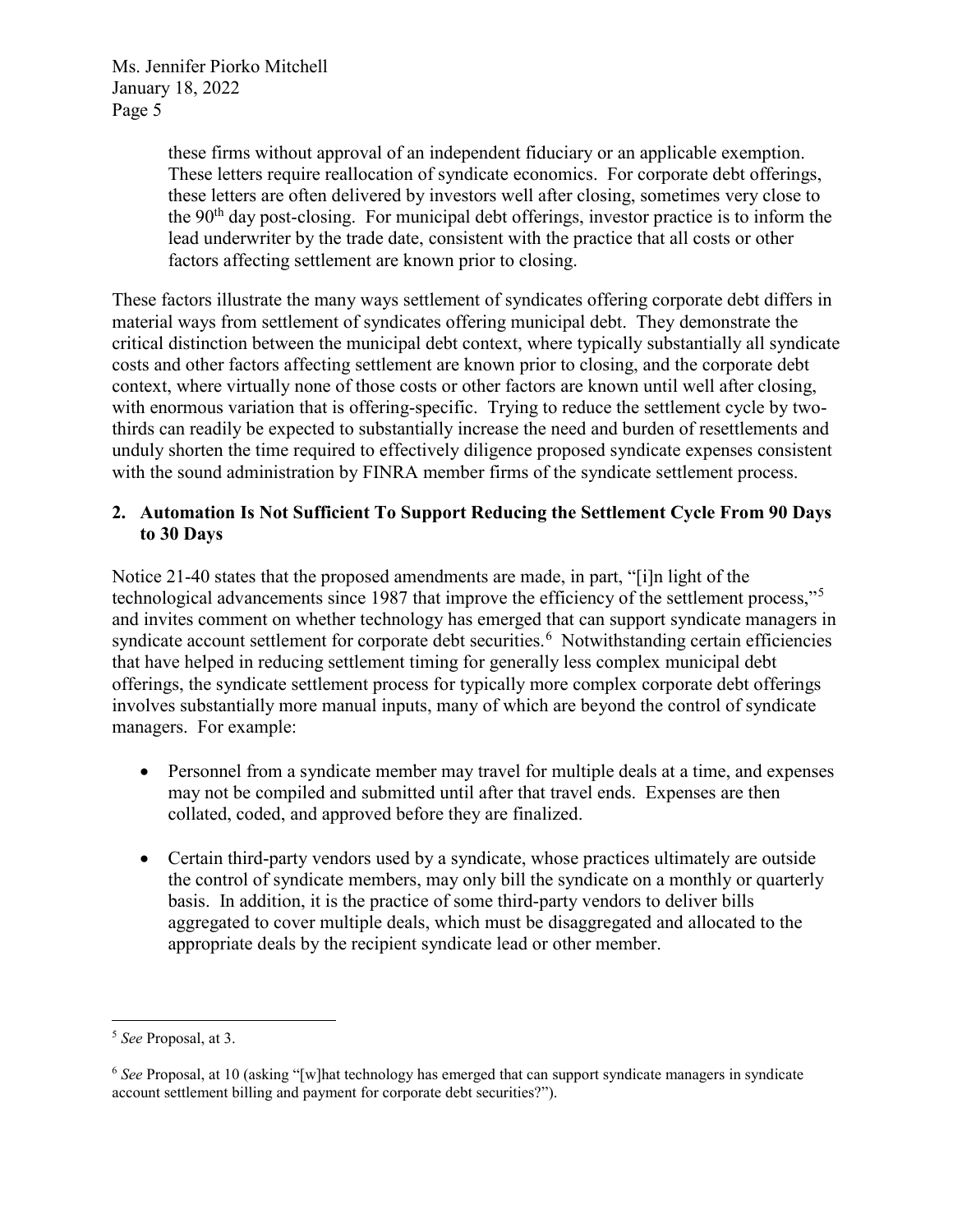> • Expenses must be reviewed manually by front office personnel familiar with the offering, who can recognize outliers, as well as back office personnel, who can follow up with other syndicate members before final settlement to ensure settlements are accurate.

Accordingly, the technological advances that helped to facilitate a more efficient but generally less complex municipal debt settlement process, thus enabling a 30-day maximum settlement period, cannot be expected to expedite, to nearly the same degree, the settlement process for corporate debt offerings.

As a consequence of a substantially shortened settlement period, syndicate managers will need to hire and train a significant number of additional employees to help collect, process, collate, check and track expenses, in an effort (which still may not be successful) to complete the settlement process in this significantly truncated settlement period. These additional costs will be passed on to the syndicate, which will reduce the net earnings from participation.

# **3. Asset-Backed Securities Should Be Excluded From The Proposal**

Notice 21-40 invites comment on whether there are types of corporate debt offerings that could not settle in 30 days.<sup>[7](#page-5-0)</sup> In particular, Notice 21-40 asks for comment on how certain types of corporate debt are more complex and require a longer settlement period.<sup>[8](#page-5-1)</sup> Offerings of Asset-Backed Securities ("ABS"), including Mortgage-Backed Securities, often involve more complex structures than offerings of corporate debt described above. The complexities relevant to the syndicate settlement period include:

- ABS offerings are often comprised of multiple tranches. In addition to added complexities for syndicates involving corporate debt with multiple tranches, described above, these multi-tranche offerings may include high yield and even equity offerings in lower-rated tranches. The settlement timing for the ABS offering syndicate is therefore dependent on the settlement timing for these lower-rated tranches.
- ABS offerings must often navigate novel, multi-jurisdictional legal issues. These issues require the services of multiple legal counsel and are often complex and necessarily add to the time required to calculate syndicate costs for settlement purposes.

For these reasons, ABS offerings are particularly not well suited to a reduced settlement period. We also understand that excluding ABS offerings from these amendments should not cause difficulties associated with inconsistent settlement processes, because settlements for syndicates offering these structured products are often conducted by dedicated groups separate from those

<span id="page-5-0"></span> <sup>7</sup> *See* Proposal, at 9 (asking, among other things, "[a]re there some types of corporate debt offerings that could not settle in 30 days?").

<span id="page-5-1"></span><sup>8</sup> *See* Proposal, at 3 ("FINRA is requesting comment on whether 30 days is feasible for all types of corporate debt offerings or whether there are some that are more complex and would require a slightly longer timeframe, for example, an offering with an overallotment option.").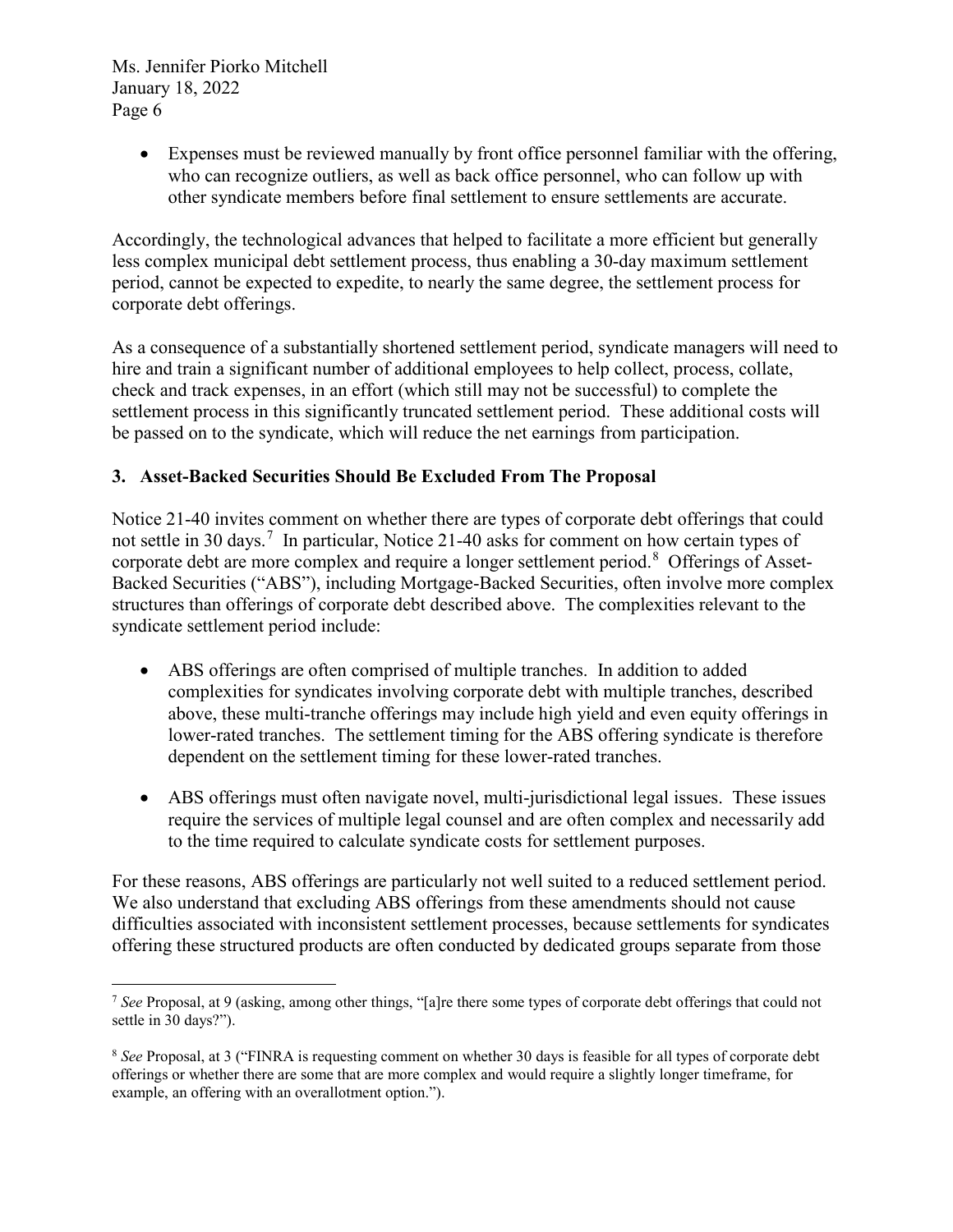that are responsible for settlement of syndicates for corporate debt offerings other than structured products.

# **4. Syndicates Offering Securities That Include an Overallotment Option Should Be Excluded From The Proposal**

Notice 21-40 invites comment on the impact the exercise period for overallotment options would have on shortening the syndicate settlement period.<sup>[9](#page-6-0)</sup>

We do not support making syndicates whose offerings include overallotment options subject to any shortened settlement cycle adopted by FINRA. Although these options are most frequently included in offerings of common stock, as well as offerings of debt or preferred securities convertible into common stock, they also are often included in offerings of \$25 par value preferred stock or \$25 denominated bonds (so-called "baby bonds"), which are publicly offered to the retail market.

Overallotment options typically have an exercise term of 30 days (45 days for SPAC and certain other offerings) and generally have legal and other expenses associated with their exercise and subsequent closing. These options typically permit the syndicate to purchase additional securities (up to 15% of the committed securities) from issuers or selling securityholders at the public offering price to cover overallotments effected during the distribution.<sup>10</sup> These options substantially mitigate the risk to the syndicate of overallotment and thus facilitate the aftermarket trading that promotes market stability and liquidity. Should syndicate offerings including these overallotment options be required to settle within 30 days following the closing date, the option period would necessarily be reduced because it would be impossible to simultaneously exercise and close the overallotment option and settle with the syndicate. This would reduce the riskmitigating benefit of these important options and make the market more volatile and less liquid. Accordingly, Rule 11880 should not be amended to require syndicates offering securities that include an overallotment option to settle on a time period shorter than 90 days.

# **5. Syndicates Offering Equity Securities Should Not Be Included In The Proposal**

Notice 21-40 invites comment on whether the Proposal should be expanded to include settlement of syndicates offering equity securities.<sup>[11](#page-6-2)</sup>

<span id="page-6-0"></span><sup>&</sup>lt;sup>9</sup> See Proposal, at 10 (asking "[w]hat impact, if any, would the exercise period for overallotment options have on shortening the period for final settlement of syndicate accounts for equity offerings?").

<span id="page-6-1"></span><sup>10</sup> *See* Proposal, at 3 n.8.

<span id="page-6-2"></span><sup>11</sup> *See* Proposal, at 10.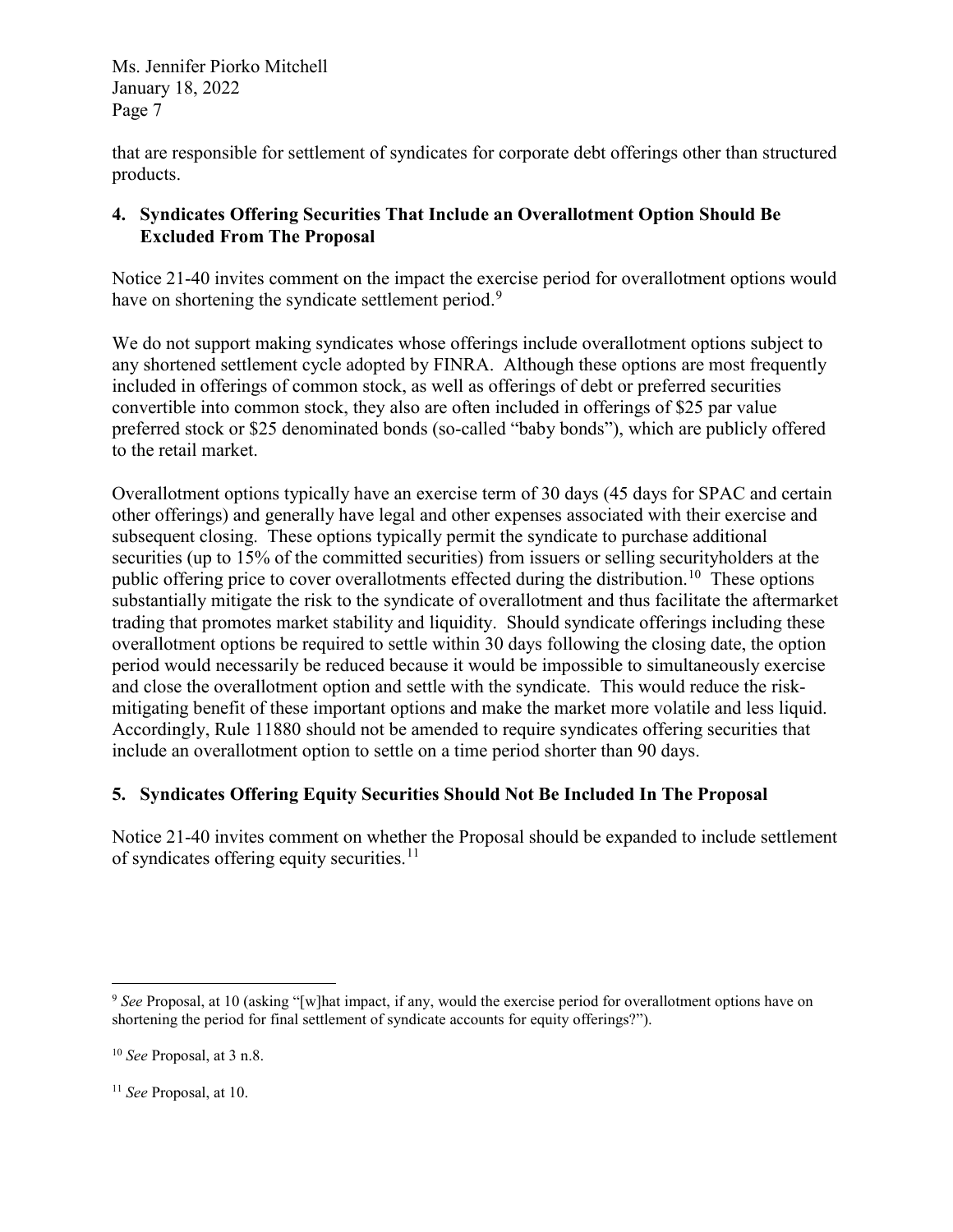Settlement of syndicates offering equity securities, including debt convertible into equity securities,<sup>[12](#page-7-0)</sup> is likely to be more complicated than settlement of syndicates offering straight debt securities. Syndicates offering equity securities, particularly IPOs, generally require more diligence and marketing than for offerings of corporate debt securities. Therefore, third-party expenses are likely to be much larger and more prevalent than for syndicates offering corporate debt securities. In addition, as described above, offerings of equity securities typically have overallotment options, further complicating the syndicate settlement process. As a result, the risk of resettlement would be substantially greater, adding unnecessary expense and complexity and jeopardizing the sound administration of syndicate settlement. Further, a shortened settlement period for syndicates offering equity securities will not generate efficiencies if included with other types of syndicate offerings because these syndicate accounts often are settled by different groups within syndicate managers. Accordingly, Rule 11880 should not be amended to require syndicates offering equity securities to settle on a time period shorter than 90 days.

# **6. A 30-day Settlement Period Will Cause More Frequent Resettlements**

For the reasons explained above, Notice 21-40's proposed amendments to Rule 11880 will result in more frequent resettlement of syndicate expenses after final settlement. These resettlements will be necessary to properly allocate late-arriving invoices or other, manually compiled, expenses among syndicate members. These are burdensome processes that contribute to uncertainty and serve as a counterweight to the benefit of a shortened settlement period. In any event, should FINRA proceed with the proposed amendments, the final notice adopting the amendments should be explicit in recognizing the permissibility of the resettlement process.

### **7. Alternative Two-Stage Syndicate Settlement Approach Is Preferable**

Notice 21-40 invites comment on whether there are additional approaches that FINRA should consider to accomplish the goals of the Proposal.<sup>13</sup> Specifically, the release asks for commenters' views on a two-stage syndicate account settlement approach, whereby the syndicate manager must remit a percentage of the gross underwriting spread from the offering within 30 days of the syndicate settlement date, with the balance due to syndicate members by a later date.[14](#page-7-2)

We believe the two-stage syndicate settlement approach, as described in Notice 21-40, is a superior alternative and one that can be implemented far faster and more prudently than a 30-day

<span id="page-7-0"></span> $12$  For the avoidance of doubt, offerings of convertible debt securities should be excluded from the Proposal because they share characteristics of equity securities offerings, including overallotment options and heightened execution complexity.

<span id="page-7-2"></span><span id="page-7-1"></span><sup>&</sup>lt;sup>13</sup> *See* Proposal, at 10 (asking "[a]re there additional approaches that FINRA should consider to accomplish the goals of this proposal?").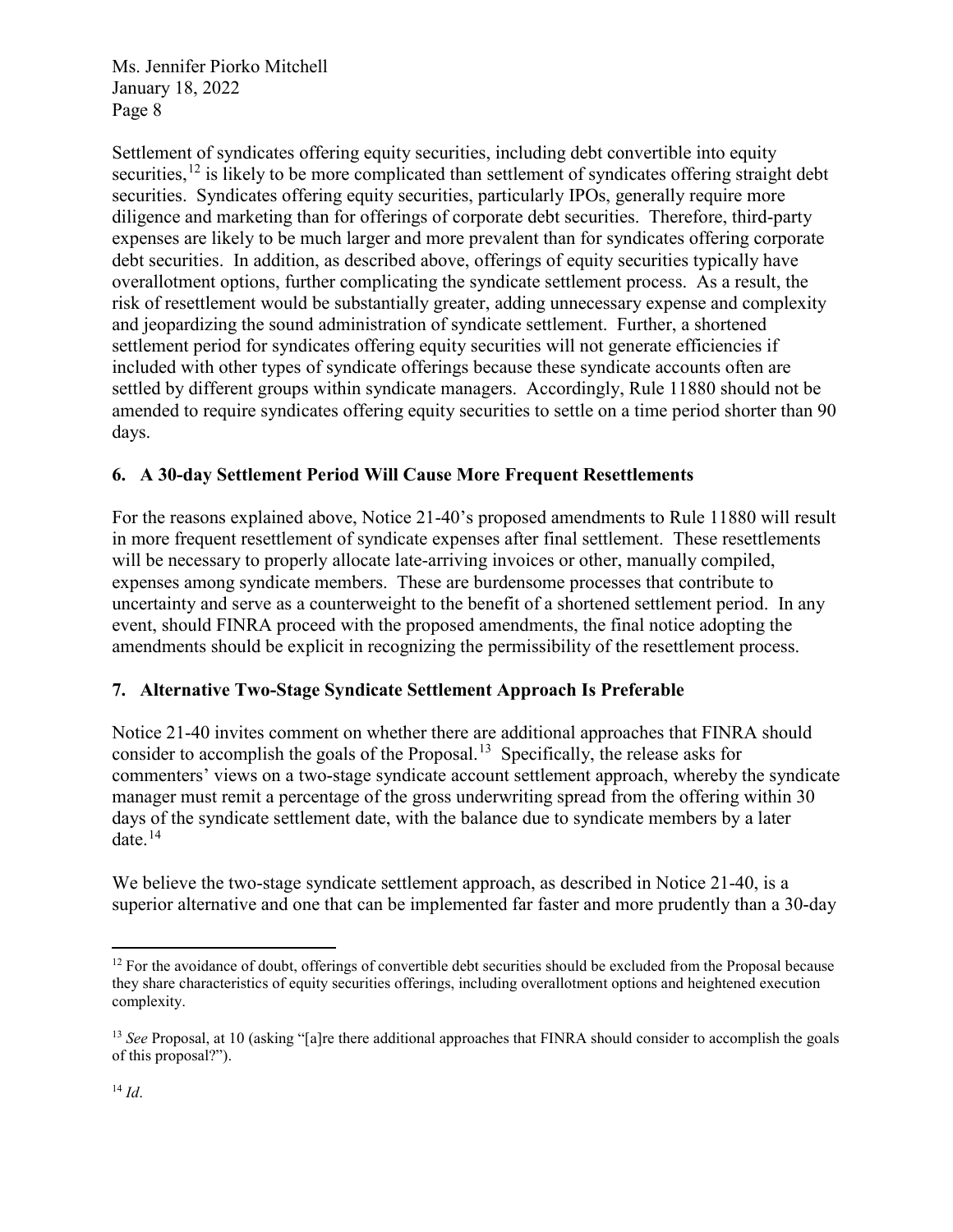final settlement period. In this connection, we support a requirement that the syndicate manager remit 50% of the gross underwriting spread within 30 days of the syndicate settlement date, with the balance due to syndicate members within 90 days of the syndicate settlement date. Importantly, this approach would accomplish FINRA's goal by allowing syndicate members to use a significant portion of these earnings as allowable assets for the Net Capital Rule, to participate in new offerings, to offset expenses related to the syndicate offering or to otherwise operate their business. Equally importantly, this alternative would continue to allow syndicate managers to retain a sufficient amount of syndicate funds to effect timely and accurate settlements, thus avoiding burdensome resettlements, and would obviate the need for syndicate managers to hire additional staff and incur additional expenses that would be passed on to the syndicate (including the syndicate members who need access to these earnings) to manage a full syndicate settlement within 30 days. We believe this alternative strikes an appropriate balance among the needs of all different sizes of syndicate members and strongly encourage FINRA to adopt this alternative in lieu of the Proposal.

### **8. Amending Rule 15c3-1 Would Address FINRA's Concerns**

Notice 21-40 recognizes that syndicate members may not treat syndicate receivables as allowable assets for purposes of the Net Capital Rule. This is because non-municipal syndicate receivables are carved out from the general treatment of commissions receivable from other brokers and dealers and instead treated as an unsecured receivable under a different section of the Net Capital Rule. In contrast, receivables due from participation in municipal securities underwriting syndicates are treated as allowable until 60 days from settlement of the underwriting with the issuer.

Notice 21-40 suggests that this treatment of syndicate receivables may disproportionately constrain smaller firms that may not be as highly capitalized as larger firms. However, the Proposal will have a number of unintended consequences, as described above, that will have a deleterious effect on the sound administration of the settlement process and, insofar as it would constrain the ability of syndicates to provide aftermarket support for a new issue, sacrifice market stability and liquidity.

The goals of the Proposal can be achieved without these consequences by the Securities and Exchange Commission ("SEC") amending the Net Capital Rule to allow receivables due from participation in corporate debt securities underwriting syndicates to be treated as allowable assets until 90 days from settlement of the offering. This net capital treatment would be similar to that afforded to syndicate members in municipal securities underwritings, but recognizes the greater complexities inherent in underwriting corporate debt securities. By amending the Net Capital Rule to introduce a similar allowance for receivables due from participation in syndicates offering corporate debt securities, the SEC could remove these barriers for smaller firms without creating new barriers to syndicate participation or the unintended consequences described above.

Notice 21-40 also invites comment on whether it would be feasible to adopt an SEC staff interpretation under the Net Capital Rule that provides that syndicate receivables may be considered an allowable asset to the extent a creditor issues a sole recourse loan to the syndicate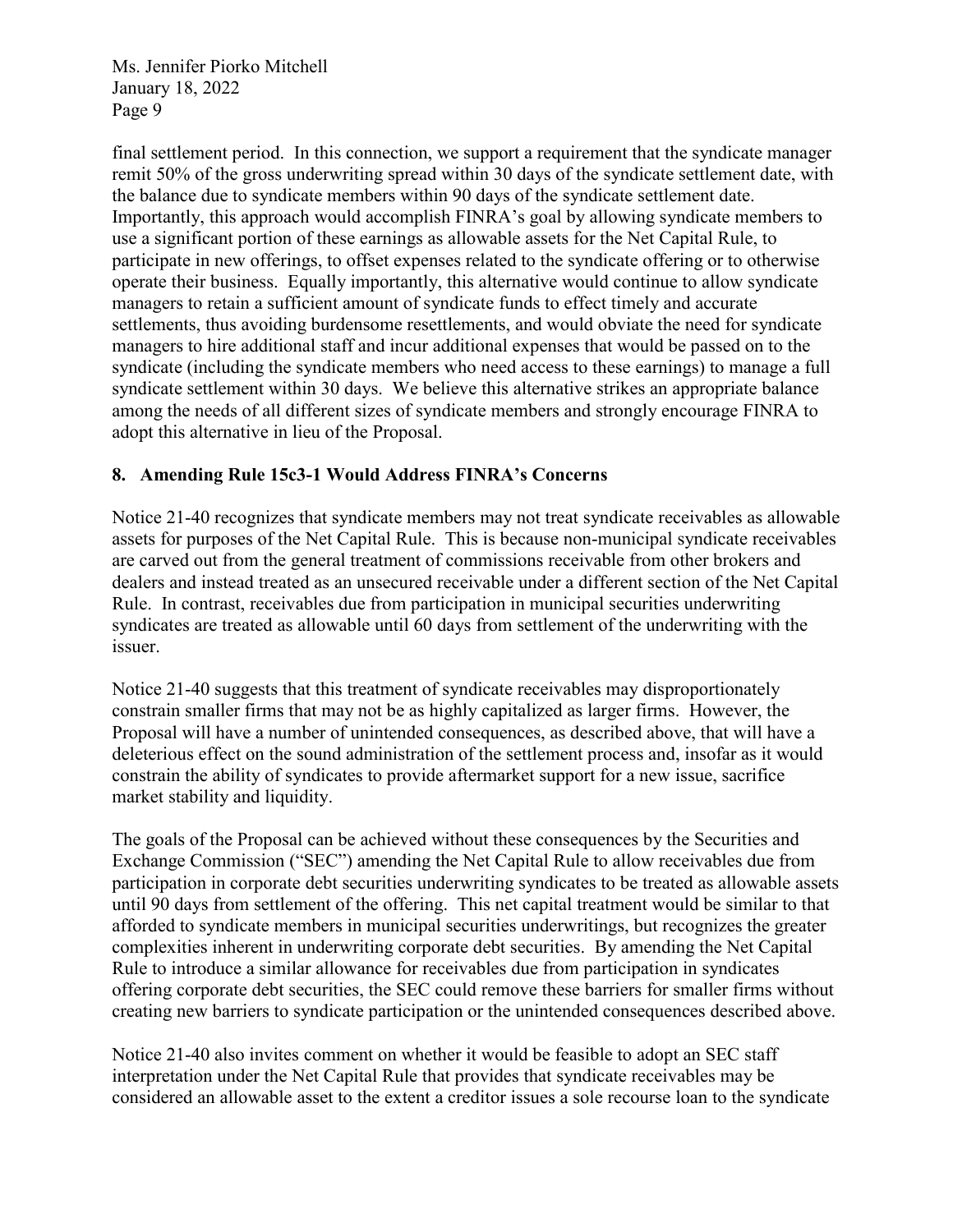member secured by the syndicate receivable.<sup>15</sup> We do not believe this approach would provide a workable solution to FINRA's concerns. For the same reason a syndicate manager cannot determine all possible expenses within 30 days, that manager will not know the amount required for such a loan because it will not know the net amount ultimately to be paid to each syndicate member. Because the amount required will not be known, syndicate managers will not know whether the receivable adequately secures any such loan. Syndicate managers also need to treat unsecured and partly-secured receivables as unallowable assets, and this approach would cause uncertainty with regard to net capital for syndicate managers. Because syndicate managers would not be able to extend sole recourse loans to syndicate members secured by the syndicate receivable without creating their own net capital uncertainty, this approach would not provide a workable solution to FINRA's concerns.

### **9. The Proposal Would Substantially Alter Settlement Practices And, If Adopted, Merits An Adequate Period Of Transition**

As we have explained above, the reasons justifying a shortened syndicate settlement period for syndicates offering municipal securities do not apply to syndicates offering corporate debt securities. A sharp reduction in settlement time from 90 days to 30 days for syndicates offering corporate debt can be expected to increase the number of resettlements, have a deleterious effect on the sound administration of the syndicate settlement process and insofar as it would constrain the ability of syndicates to provide aftermarket support for new issues, sacrifice market stability and liquidity. In the absence of SEC action to amend Rule 15c3-1, we believe the two-stage approach described above is the best alternative to address FINRA's main concern – namely, the effect of the net capital calculation on the capital of less well-capitalized members of the syndicate.

However, in the event FINRA concludes that reduction in the settlement period for syndicates offering corporate debt securities is the most appropriate way to address this concern, then we urge FINRA to implement a phased reduction in the length of the settlement period (either as part of the two-stage syndicate settlement approach or standing alone) to minimize the risks described above.

In that circumstance, we suggest FINRA begin with a reduction to 75 days, with an implementation period of at least nine months. Looking specifically to the evolution of Rule 11880, FINRA did not propose reducing the original, 120-day settlement period until it reviewed syndicate settlement practice for more than one year before concluding that a 30-day reduction to the current, 90-day period was feasible.<sup>[16](#page-9-1)</sup> By contrast, the Proposal would reduce the settlement period far more dramatically and without any empirical evaluation of feasibility.

<span id="page-9-0"></span><sup>&</sup>lt;sup>15</sup> *Id*. (asking whether adopting the SEC's staff interpretation is a feasible approach).

<span id="page-9-1"></span><sup>16</sup> *See* Regulatory Notice 85-59, *Effectiveness of Amendment to the Uniform Practice Code to Require Prompt Settlement of Syndicate Accounts* (Sep. 9, 1985) (announcing 120-day settlement period with re-evaluation after one year before reduction to 90 days).